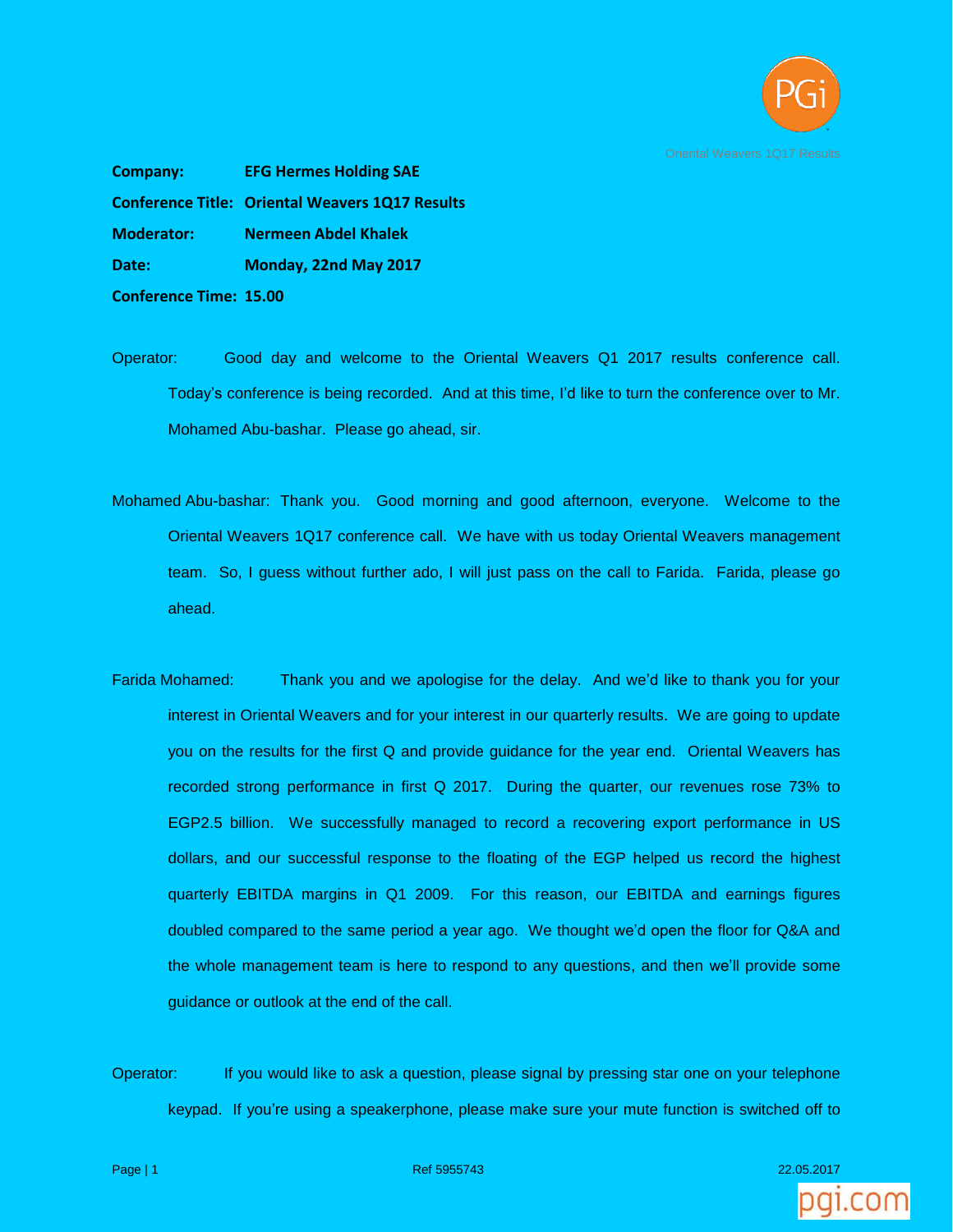

allow your signal to reach our equipment. Again, ladies and gentlemen, star one to ask a question; and we'll pause for a moment to allow everyone an opportunity to signal for questions. Our first question comes from Julien Veron from Investec. Please go ahead, sir, your line is open.

Julien Veron: Good afternoon and congratulations for the Q1 results. I have a couple of questions starting with the year-to-date performance post Q1. Could you give us a bit of colour how the volume and pricing have fared in both the local and export market? That would be my first question. Would you like the whole series of questions or should I just shoot one question one at a time?

Farida Mohamed: I think one at a time so we are able to handle each one separately.

Julien Veron: Okay, certainly.

Farida Mohamed: Were you asking about the Q1 volumes or post Q1?

Julien Veron: Post Q1; you had given us all the details for Q1. Post Q1, I just wondered how things fared in both markets; local and export.

Farida Mohamed: Okay, Ingy will respond.

Ingy El Diwany: Hi Julien.

Julien Veron: Hi Ingy.

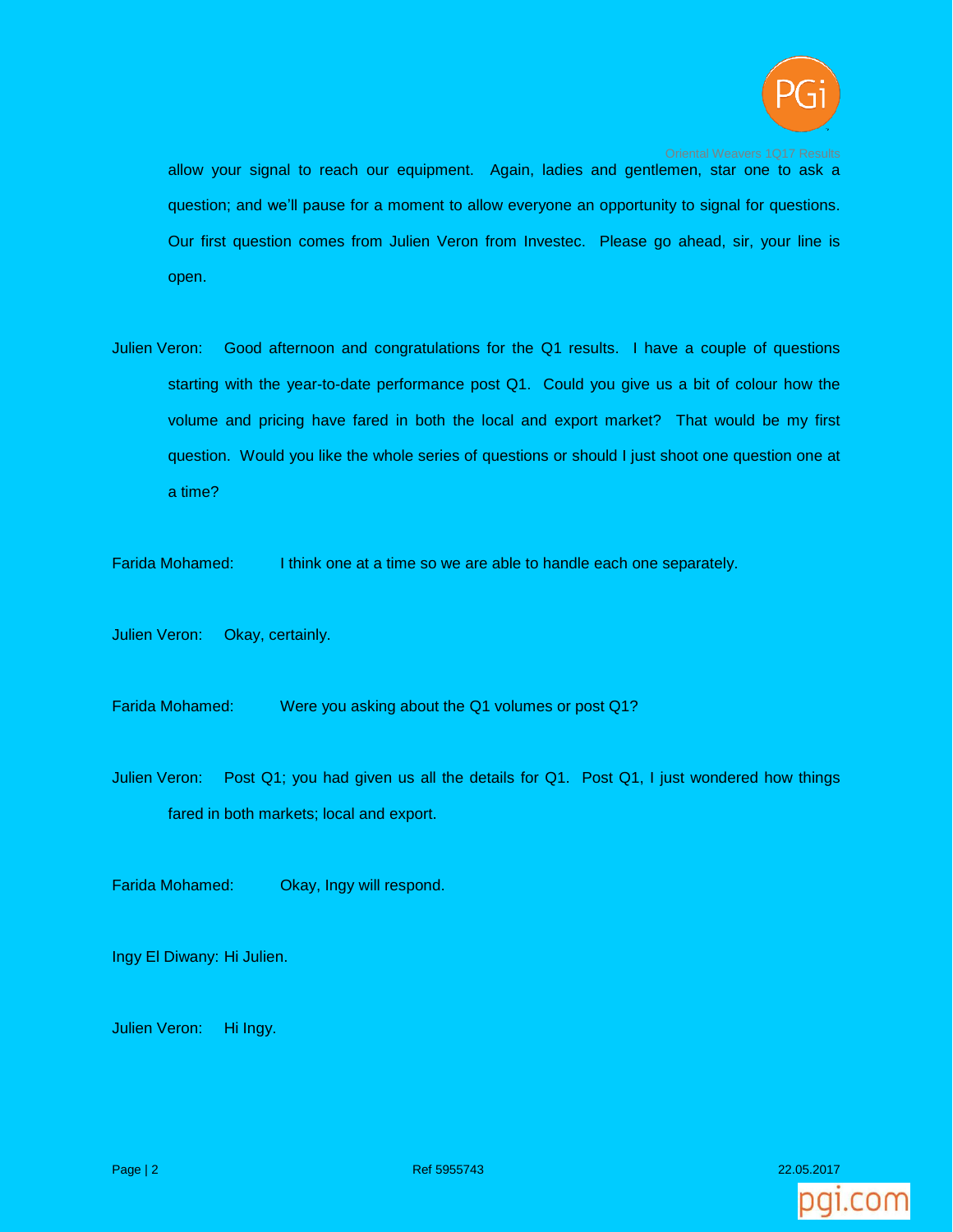

- Ingy El Diwany: I have the numbers till [inaudible] of April but the intercompany transactions are not eliminated. So, I'm going to tell you segment by segment. So, for the woven segment in the local market, we have seen 22% increase in the first four months of the year and 13% lower volumes. For MAC, which is the tufted division, we have seen 10% higher volumes and 40% higher values. For EFCO, which is the non-woven, we have seen 3% higher volumes and 63% higher values. This is for the local market. For the export market for Oriental Weavers, we have seen 4% lower volumes and 93% higher value. For MAC, the tufted we have seen 31% higher values -- sorry, higher volumes and 160% higher value. So, these are the two main segments.
- Julien Veron: Okay. On the export market, I have worked out the dollar price of about \$5.5 all in for the average standard price for the export market, which on my calculation is down 7%. Can you put a bit colour as to why it is done in that fashion? Is it the Euro creeping back in the mix, is it customers exacting low price, and what would be the expectation for that dollar price down the line?
- Farida Mohamed: Amin is going to answer this question; he is our export director, business development.
- Mahmoud Amin Saad: Well, the market witnessed a drop in prices due to competition especially in Europe, Middle East and United States. We haven't lost the same in volume but the dollar value or the dollar turnover went down a little bit, yes. Nothing happened in Euro/dollar mix or not affected by the Euro/dollar exchange rate. What happened is a tougher competition; prices went down, prices offered by our competitors went again down. So, we have to compete and to stay in the market to keep our market share.

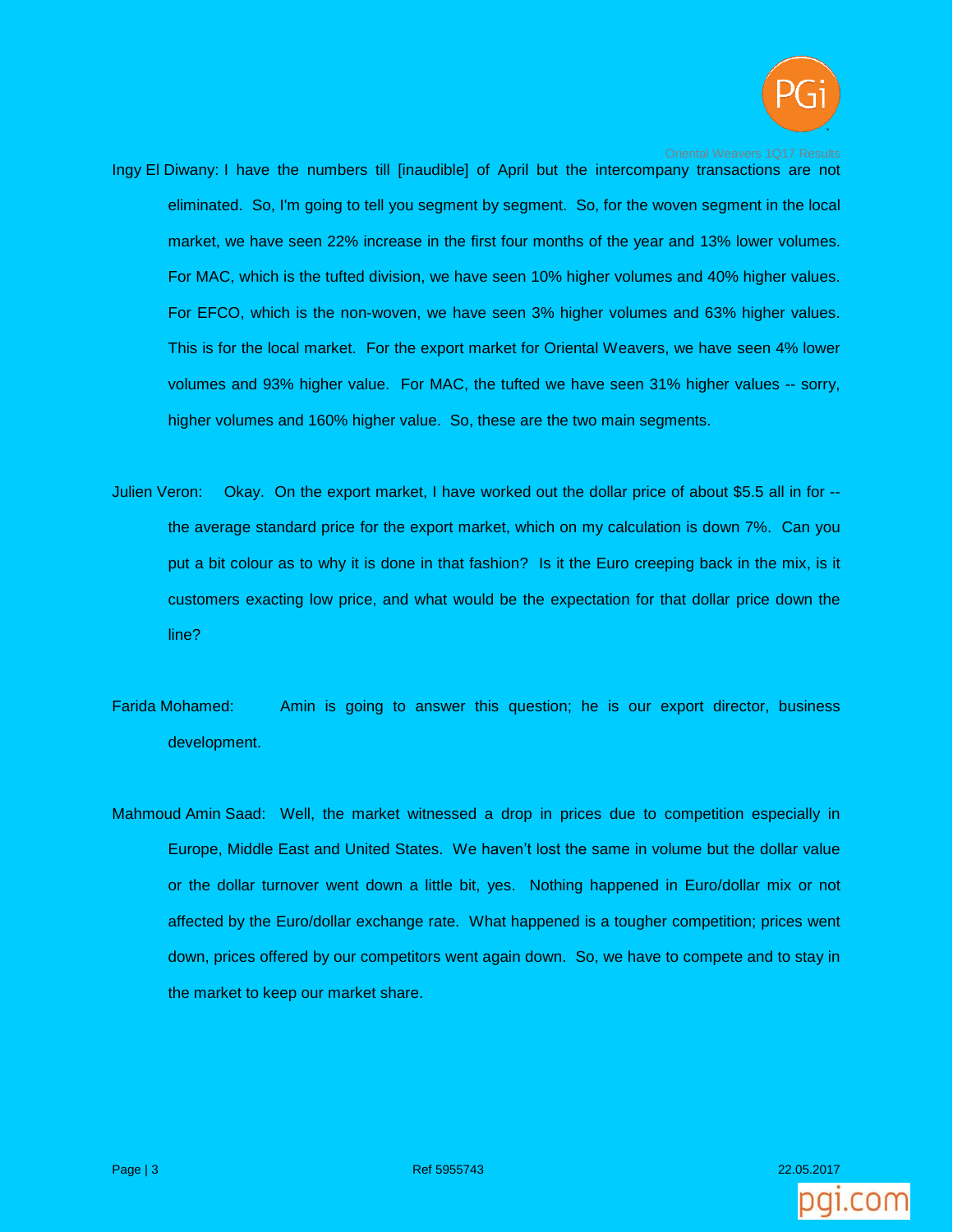

- Julien Veron: Okay, Amin, that's interesting. I thought the Turks were out of the market or there were supply disruptions coming in out of Turkey which meant you would have seen less competition. Is it Chinese competition that exacerbated or --
- Mahmoud Amin Saad: It's not -- the Chinese prices didn't change. Actually the reason of the competition came actually from our competitors in Turkey. They are more aggressive in their pricing strategy and they are offering very low prices in the United States and in Europe.
- Julien Veron: Okay. Thank you for that one. On GP margins, so we have a bit of a, how can I put this, a bit of a disconnect between the top line which is obviously very strong and the cogs inflation which is not insignificant but it seems it could have been stronger. So, there is an inventory play I guess that's factored in there. And I just wondered whether you could maybe describe to us how the next batch of inventory that's going to be throw down[?] is going to impact GP margins and whether there is a need to increase prices especially in the local market. I just want to understand the inventory dynamic and how it impacted GP margins and pricing down the line.
- Mahmoud Amin Saad: Actually margins increased and will be -- will sustain to be increased due to the part[?] of course in Egyptian pound which is attested by the devaluation and the increase in the cost is not equivalent to the same percentage of the increase in the value in US dollars.
- Julien Veron: Yeah, I mean you mentioned in your presentation that 65% of your costs are in dollars. Is it 65% that's paid in dollars or is it 65% that's influenced by the dollar directly or indirectly?
- Ingy El Diwany : Influenced. So, for example the polypropylene we pay partially in Egyptian pound; so, they are priced in dollars. So, it's, of course, affected by the floatation in price.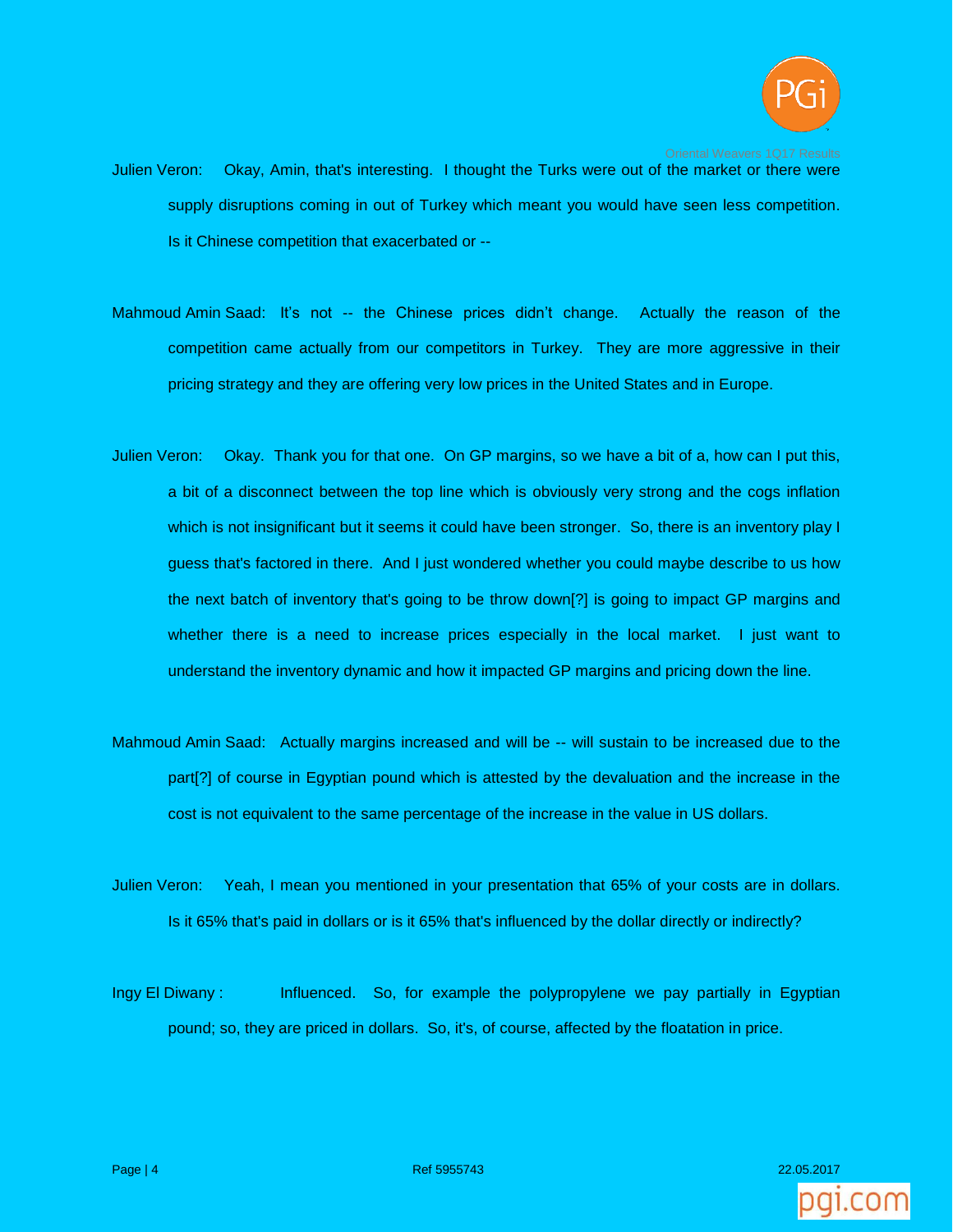

- Julien Veron: Okay, good. The inventory that you have on the balance sheet in Q1, would it have been captured at what dollar EGP exchange rate?
- Mahmoud Amin Saad: Actually the inventory is priced at the historical rate[?], at the month where we buy the raw material. The devaluation had effect the third of November. So, most of the low cost was amortised in 2016. However, the weighted average in Jan and Feb was still bellow the US dollar rate.
- Julien Veron: Okay. So, basically in Q2 this year, with -- from Q2 onward, we will see the full impact on cost[?]?

Mahmoud Amin Saad: On cost, yes.

- Julien Veron: Okay, very good. And on export subsidies, could you give us a bit of colour of how what we should expect going forward? You collected 39 million down 32% year-on-year, how should we think about export subsidy captured for the year; down year-on-year for the full year, or is there a catch-up later on?
- Ingy El Diwany: We expect to collect possibly 40 million, the same amount that we collected in Q1. So, I believe by year end, we will have collected like 160 million.
- Julien Veron: 160; okay, very good. Last question; so, in your debt mid you have -- if I'm not mistaken, you have got dollar debts, it's about 60% of your debt, you have got Euro debt that's 15% and the remedial 25% would be EGP debt. On the cash, I'm so sure about the split, but -- EGP in foreign currency, but I was just wondering whether you had more EGP cash and you had EGP debt and whether the hike that took place recently is actually beneficial for you in terms of your treasury

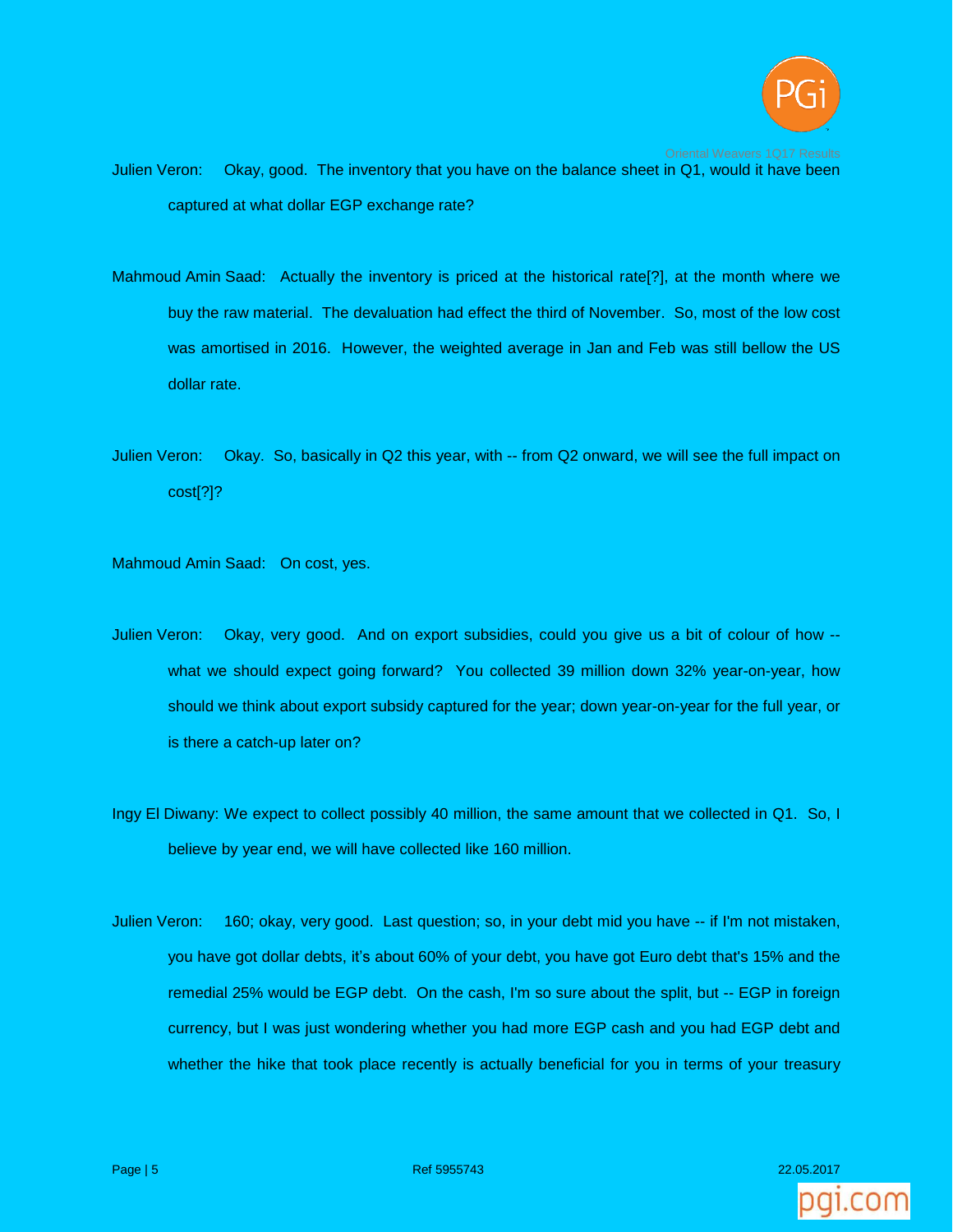

management skills. So, maybe you could give us what is the cash split between EGP and foreign currency so we can work out which side, you know, would it be positive or negative.

Radwa Mostafa: Hello. Hi, this is Radwa, the group treasurer.

Julien Veron: Hi.

- Radwa Mostafa: In regards of cash, we have a slight surplus in foreign currency. You can say that it's 55%, the cash flow; it's 55% in foreign currency and like 45% in Egyptian pounds. So, we have a slight excess in foreign currency. In terms of debt, last year the structure was 75% in foreign currency and 75% in local currency. By the end of this year -- by the end of the first quarter, it was 85% foreign currency debt and 15% in Egyptian pounds. As we speak, it's 13% in local currency and 87% in foreign currency.
- Julien Veron: Sorry, yes, that's clear. For the cash, the cash you have got about a billion, short of a billion EGP of cash. What -- the 45/55 split, is this pertaining to cash or cash flow? You mentioned cash flow.
- Radwa Mostafa: I'm talking about the cash, yeah.
- Julien Veron: The cash on balance sheet, okay. So, the billion is 55 in foreign currency and 45 in EGP, okay.
- Radwa Mostafa: If you're talking about the cash flow, the 55% is the cash flow. If you are talking about the financials --

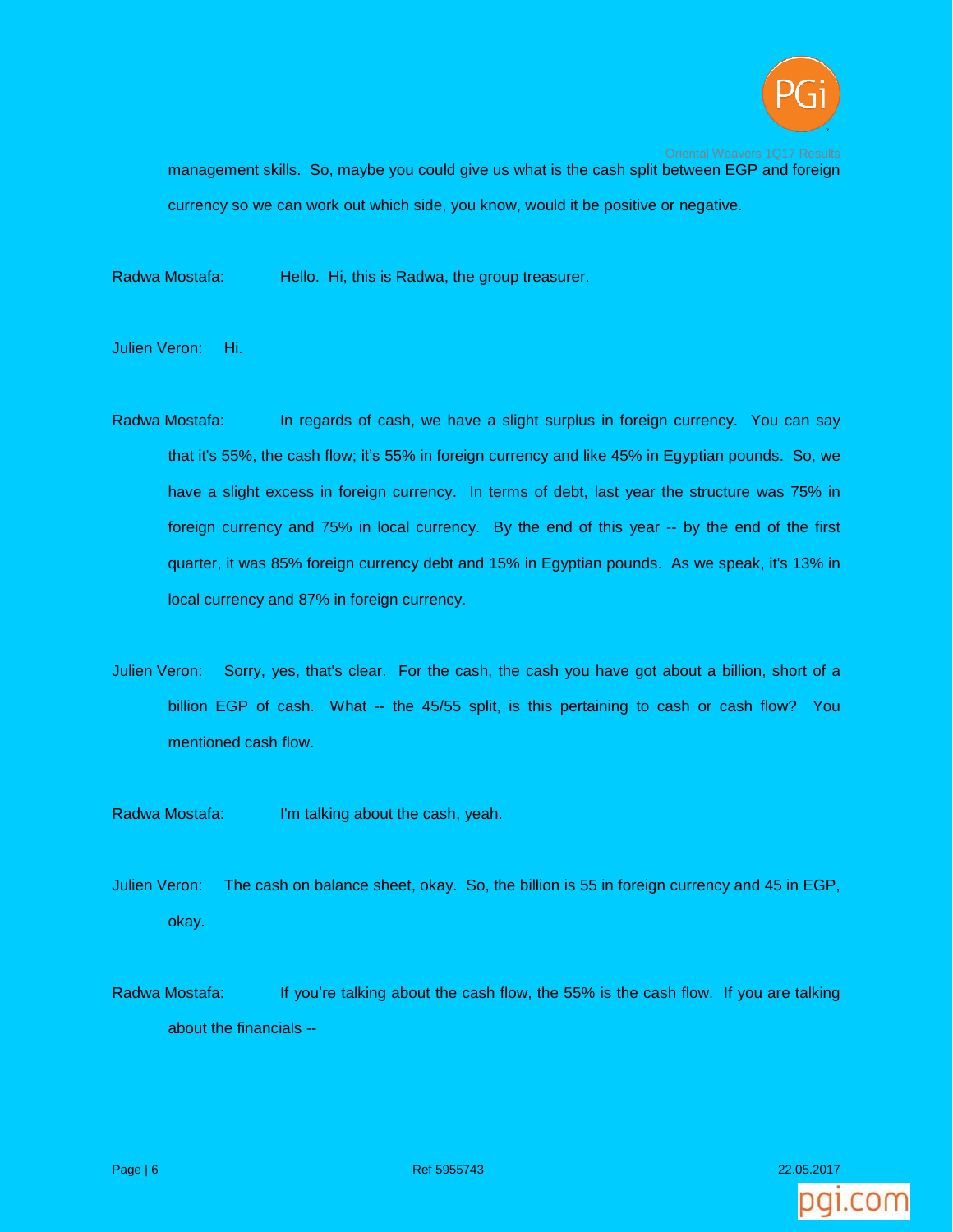

- Julien Veron: I'm talking about the financial balance sheet, what -- the cash you have on balance sheet, the billion short, or actually it's more than a billion.
- Radwa Mostafa: In the sense -- sorry, 82% in Egyptian pound and the remaining in foreign currency. Mostly Egyptian pounds, the cash is --
- Julien Veron: Sorry?
- Radwa Mostafa: --- financially, it is mainly in Egyptian pounds.
- Julien Veron: Okay, very good. Thank you for taking my question.
- Radwa Mostafa: Okay, thank you.
- Farida Mohamed: Thank you.
- Julien Veron: Thank you.
- Operator: As you know, ladies and gentlemen, star one to ask a question. We'll take our next question from [inaudible] from East Capital.
- Speaker 1: Hi. Most of my questions were already asked by Julien, but my one question is I see a bunch of export orders in your presentation. Could you sort of give us some sort of timeline on how this will play out? We see seven percent volume growth in Q1; but how do you see these bunch of export orders? Can you give us some timeline how it will play out?

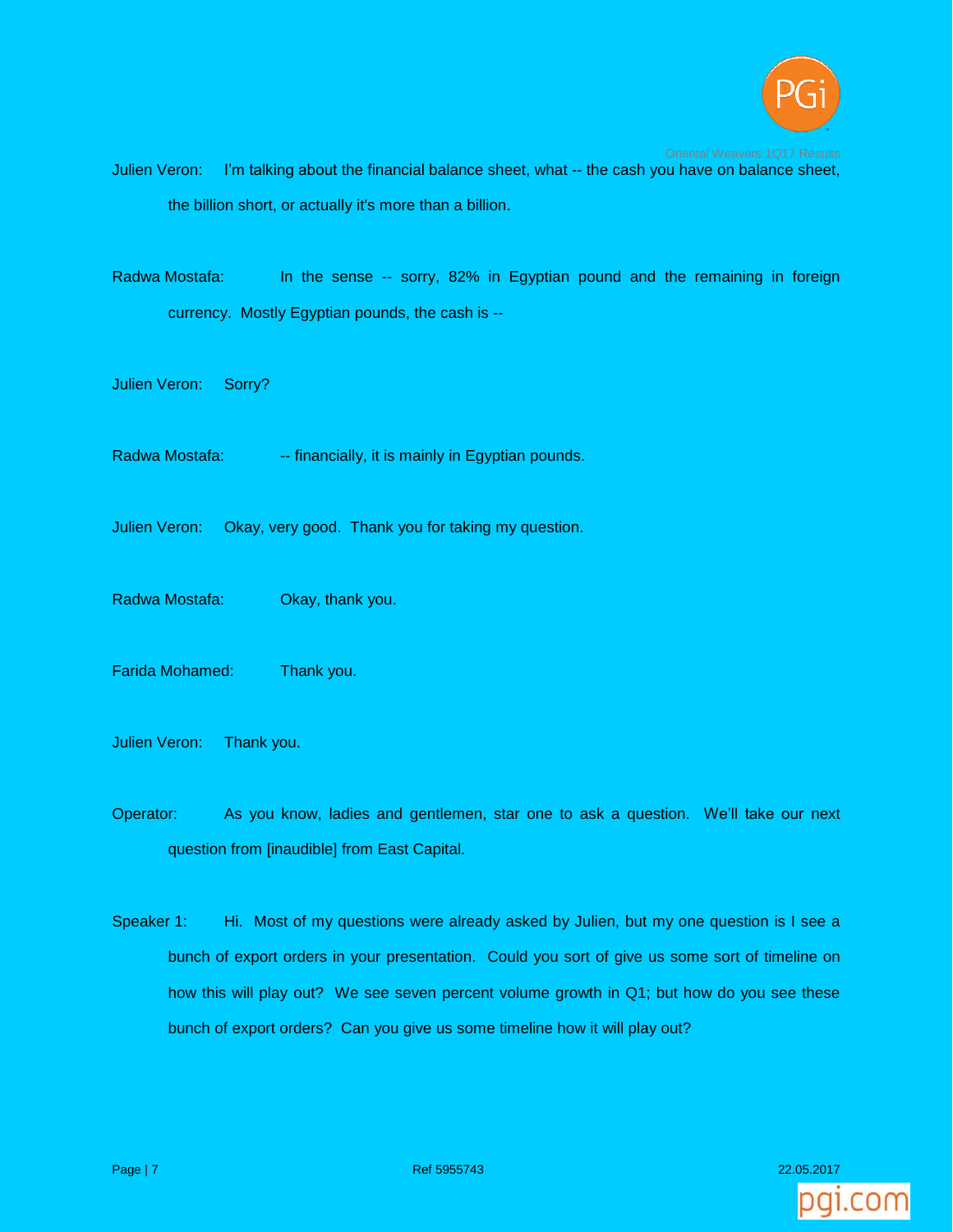

Farida Mohamed: Jonathan, would you like to answer regarding the US, and then we'll answer regarding the other regions with Assond[?]?

- Jonathan Witt: Sure. .Morning, afternoon. I will say Q1 was obviously great, and great for our performance in the US. Q2 based on historical timing, we don't have quite as many promotional orders or large roll out orders for retailers coming in as we have in the past. However, our look for Q4, end of Q3, we have major commitments from retailers, not only that we historically have handled their business in the important seasonal holiday timeframe but we have several new customers onboard where we have taken market share. As mentioned, it is a very competitive market. So, we do have to play in some of our lower price points, more entry-level product, but it is substantial volume and value for the company that we see coming for Q4.
- Speaker 1: I understand correctly, I mean is everything in the presentation going to be done in 2017; all these orders would be fulfilled;- we see them in the numbers by the end of this year; is that reasonable to assume?
- Jonathan Witt: Yes, from a US perspective, I can tell you that everything within the order bank right now would be shipping in 2017.
- Speaker 1: And could you give me a sense of the absolute amount of orders, I mean just ballpark maybe?
- Jonathan Witt: Honestly, I would have to pull that in terms of the -- a few things were just finalised in the past two weeks.

Speaker 1: But -- like indicate -- it doesn't have to be exactly. So, just an indicator number maybe.

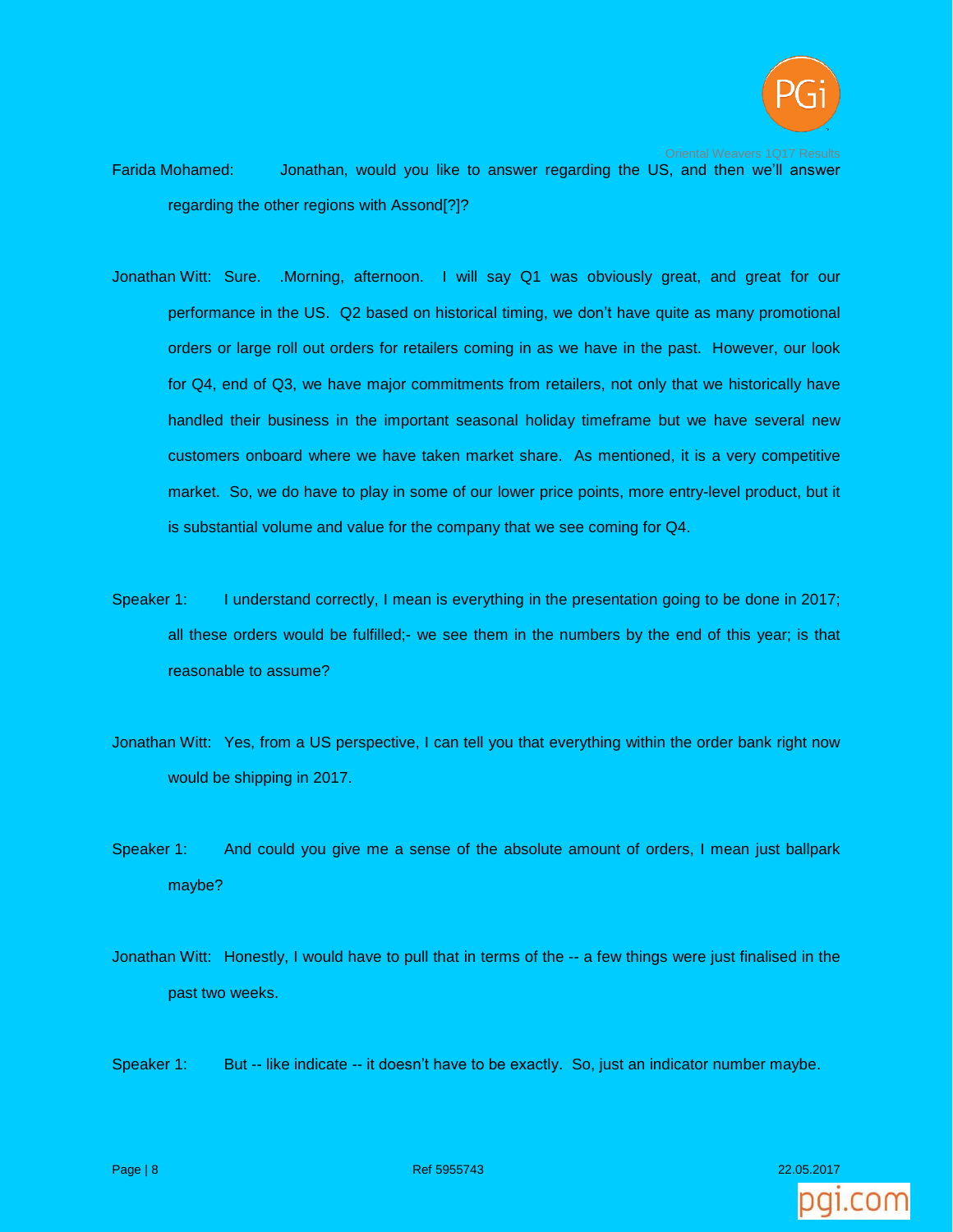

Jonathan Witt: Yeah, I expect we'll see 8-10% increase in Q4 on our imported goods from Egypt.

- Farida Mohamed: This is for the US market. So, for the rest of the market, Assond[?] will give you like an update of the orders that we have.
- Mahmoud Amin Saad: Yeah. Well, actually at the end of the Q1, what we had for the orders in hand for not delivered I mean, the undelivered orders in hand was plus 9% for the dollar orders and minus 5% for the Euro orders or the orders paid in Euro. And the reason why we were minus was at that time we were still having or facing some difficulties or technical issues to produce the new collection of IKEA which is expected to be delivered during this year.
- Speaker 1: But the negative 5% is from IKEA is what you said?
- Mahmoud Amin Saad: I'm sorry?
- Speaker 1: You said negative 5% is for the Euro orders.
- Mahmoud Amin Saad: That was at the end of Q1, but we already started shipping this new collection. Just -- I was commenting on the Q1 results but right now we already started shipping the new collection of IKEA; That's why we are expecting not to have any negative in the Euro orders in hand.
- Speaker 1: Understood. And lastly, if you don't mind, when you give the guidance in the end, could you also give a sense of after 2017 how would things look like? Just indicative of the structural story, I mean it doesn't have an accurate answer but just a sense of how we can model this out going forward after 2017, but you can answer that maybe in the end I guess.

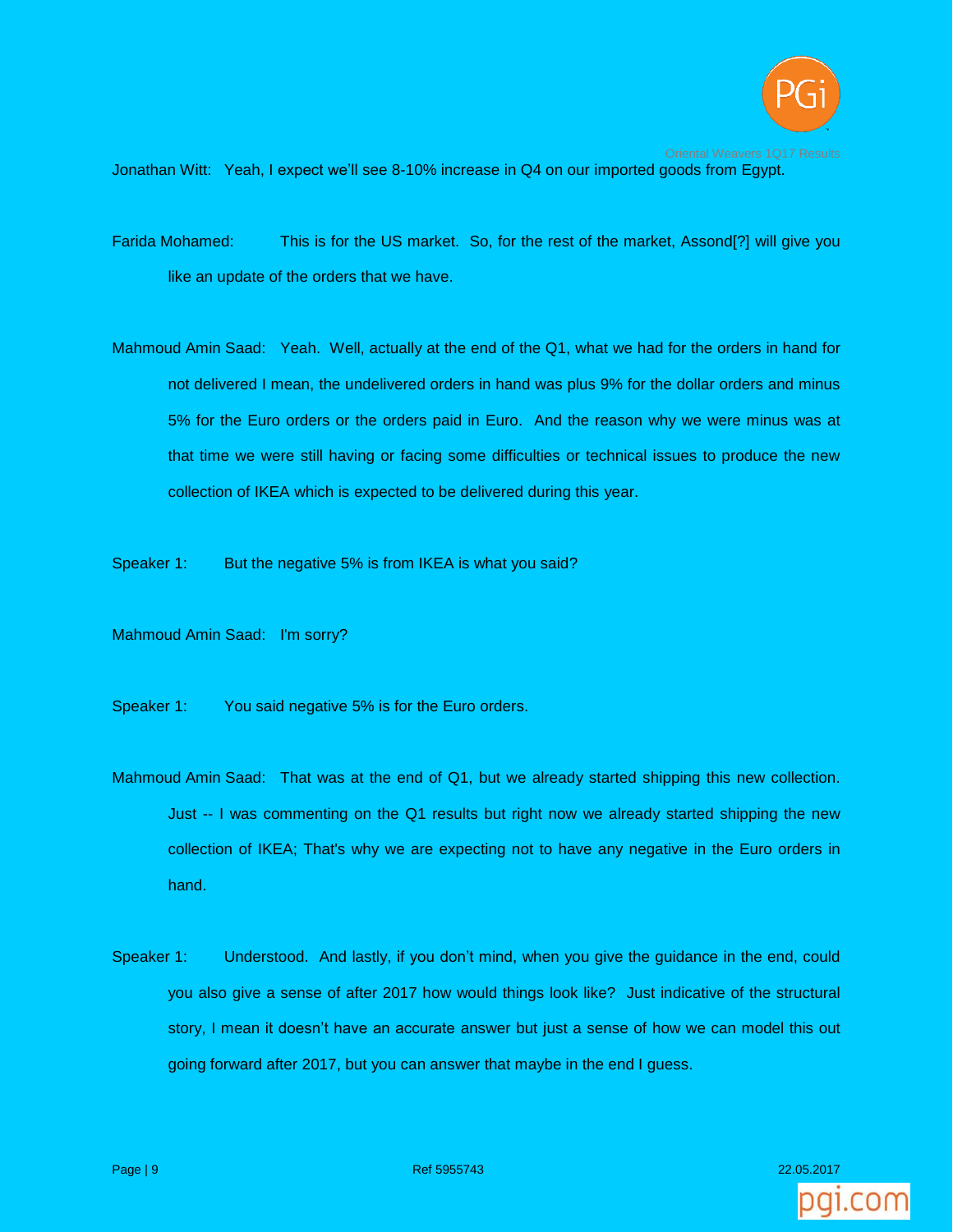

Farida Mohamed: Okay. But I will give you like IKEA in the first quarter, exports to IKEA was down 21% because IKEA discontinued some items that they are no longer selling at their stores for the sake of the development of new products. So, we were working in the first quarter on the new development for the new shipment that we expect to ship soon. So, by year end, we expect to achieve or to export to IKEA the same value that we exported last year, which was almost \$45 million. And the impact of the new programme is going to be reflected starting June this year till June next year. So, you are going to see the impact also in the first half of next year.

Speaker 1: Understood.

- Mahmoud Amin Saad: Also, IKEA is going to change some of their SKU's by August this year and we have been invited to participate into the bidding. And we attended one meeting in Sweden last month. Until this moment, we haven't seen any -- we haven't received any answers from them. What we got from them during that meeting was that they had a comment on their sales from their showrooms which is down by 5% by coincidence. Their sales out of their showrooms worldwide[?] is minus 5% for the first quarter.
- Speaker 1: That's all from me.
- Operator: Once again, ladies and gentlemen, star one to ask a question. And we'll pause to allow everyone an opportunity to signal for more questions. We have a question from the line of Manoj Sah from Jarir Investment. Please go ahead.
- Manoj Sah: Yeah. Good afternoon. My question is with respect to the volume in Egypt. How do you see the volume panning out for the rest of the year, the rest of the three quarters? At first quarter, it is down by around 9%. And also if you can comment on the export volumes for the rest of the year.

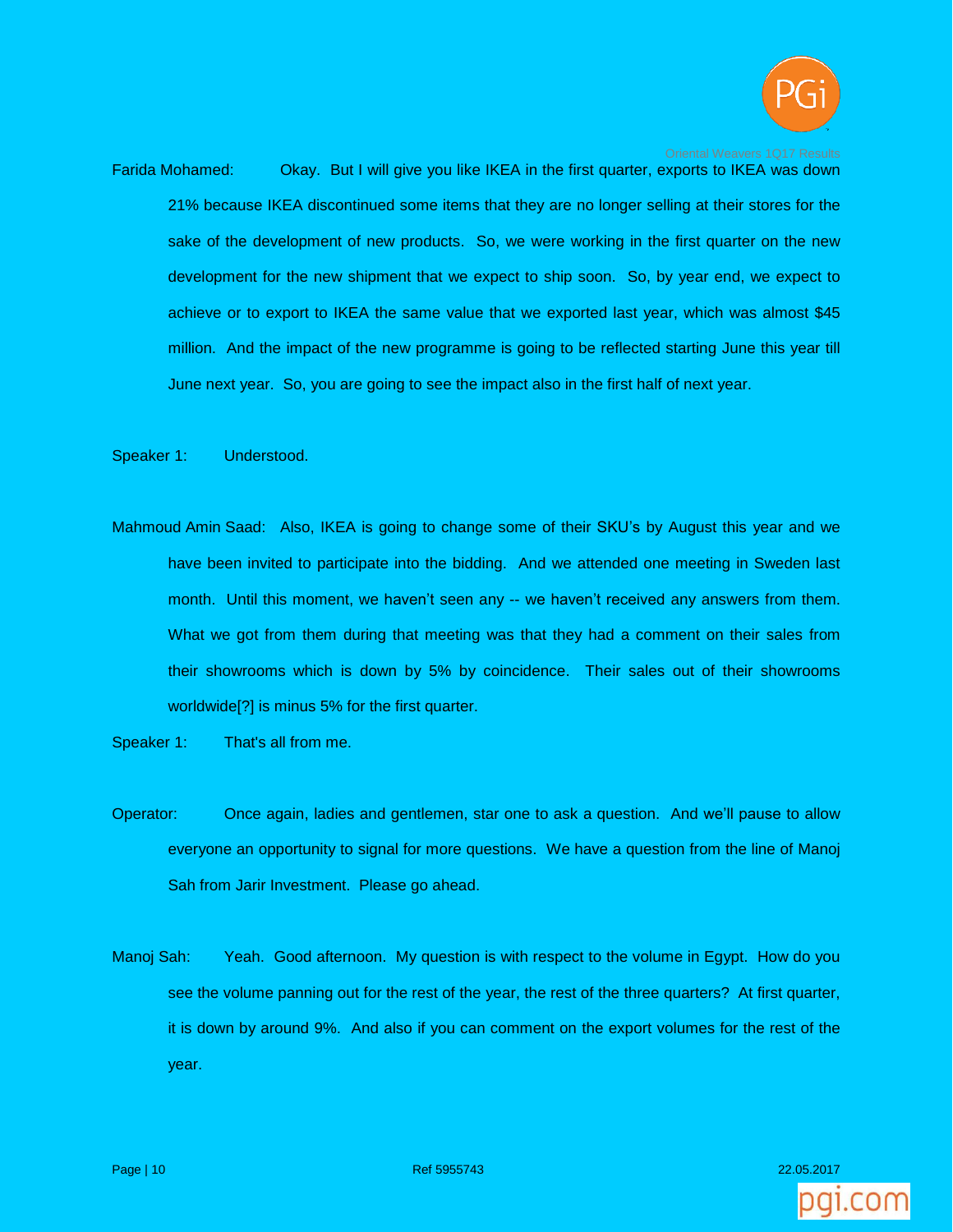

Farida Mohamed: In the local market we expect 10-15% lower volumes by year end and in the export market we expect 10 to 15% higher volumes by end of the year.

Manoj Sah: Okay. And in terms of the pricing in exports, how do you see for the rest of the year?

Mahmoud Amin Saad: At the beginning of the year, we started with minus 3% in prices; we offered a discounted price for 3% but not for -- on our price list but only to our biggest customers. To continue offering more price discounts is not planned at this moment. According to our market study, to most of our regions, the Turkish price is very competitive with us. We are having a very nice and competitive position. So, we are not planning to offer any more discounts, unless raw materials is affected or changed by any means.

Manoj Sah: Okay, thank you.

Farida Mohamed: Jonathan, would you like to elaborate on the pricing in the US market?

- Jonathan Witt: I think it's a very similar situation to what was just described. We have seen the Turkish while weakened, and I think we've discussed that on previous calls and was referenced earlier, they are hungry for orders I think just to survive in a lot of cases. So, we have run into competitive situations on price. However, there are concerns from most of the major retailers about the consistency of supply coming from Turkey. So, we have been able to overcome some of the lower price concerns just through the reliability and confidence they have in our company.
- Manoj Sah: And with respect to your IKEA, basically, order on the site, how does it fare in 2017? How do you expect it to fare as compared to what it was two or three years back; what would be the -- how much difference it has?

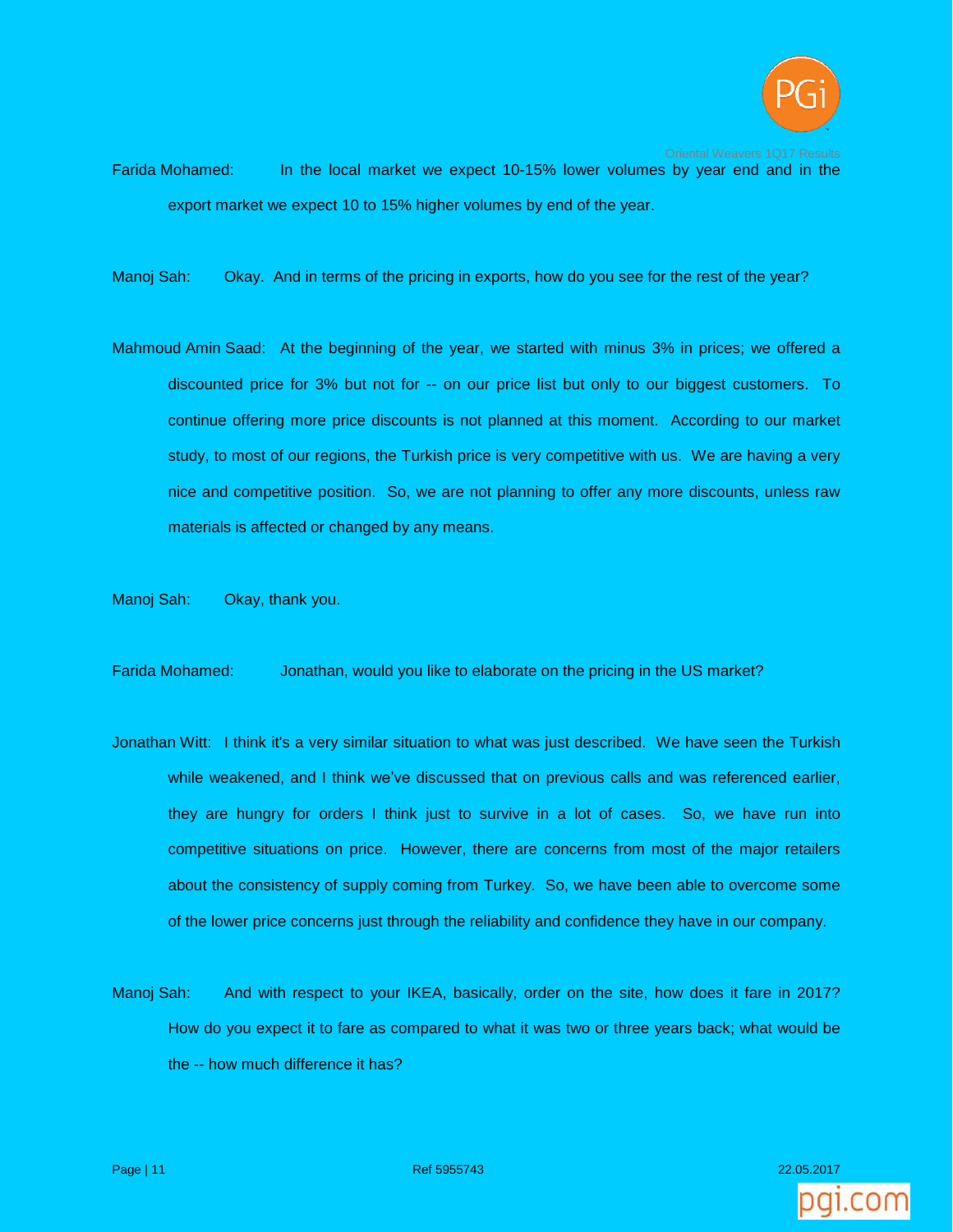

Mahmoud Amin Saad: Could you please repeat the question?

- Manoj Sah: With respect to the IKEA, the amount of the sales that you used to generate from IKEA two to three years back, and now what do you expect to generate in 2017 if you can comment on that?
- Mahmoud Amin Saad: Well, actually there two reasons; one of them is during the revolution in Egypt, IKEA offers moved back to Turkey to Istanbul and the management of IKEA was changed at that time and they adopted a new strategy of having or adding more suppliers; that affected our sales. This is number one.

Number two is that according to the changes, we are gaining back the market currently. The first phase is why we lost the business, but now we are -- it's our decision not to give IKEA the same ratio of our sales collection, the client mix. So, we are not going to offer them the same 40% of our sales and turnover. And on the other side, we have been pushed by IKEA to get more business or to give us back the same business that we used to have. So, it's our decision not to give IKEA the same. I'm not sure if I was clear enough to -- actually it is a strategic decision not to have -- not to have a full diversification. We will not accept any customer to have more than 10% of the total portfolio. This is the management decision in the group.

Manoj Sah: Okay, fine. Thank you.

Farida Mohamed: The size of the exports to IKEA in 2014 was almost 90 million Euros. The figure that we are targeting this year is 45 million Euros, which is in line with our strategy not to increase the exposure to IKEA up to 10% of our revenue.

Manoj Sah: Okay, fine. Thank you.

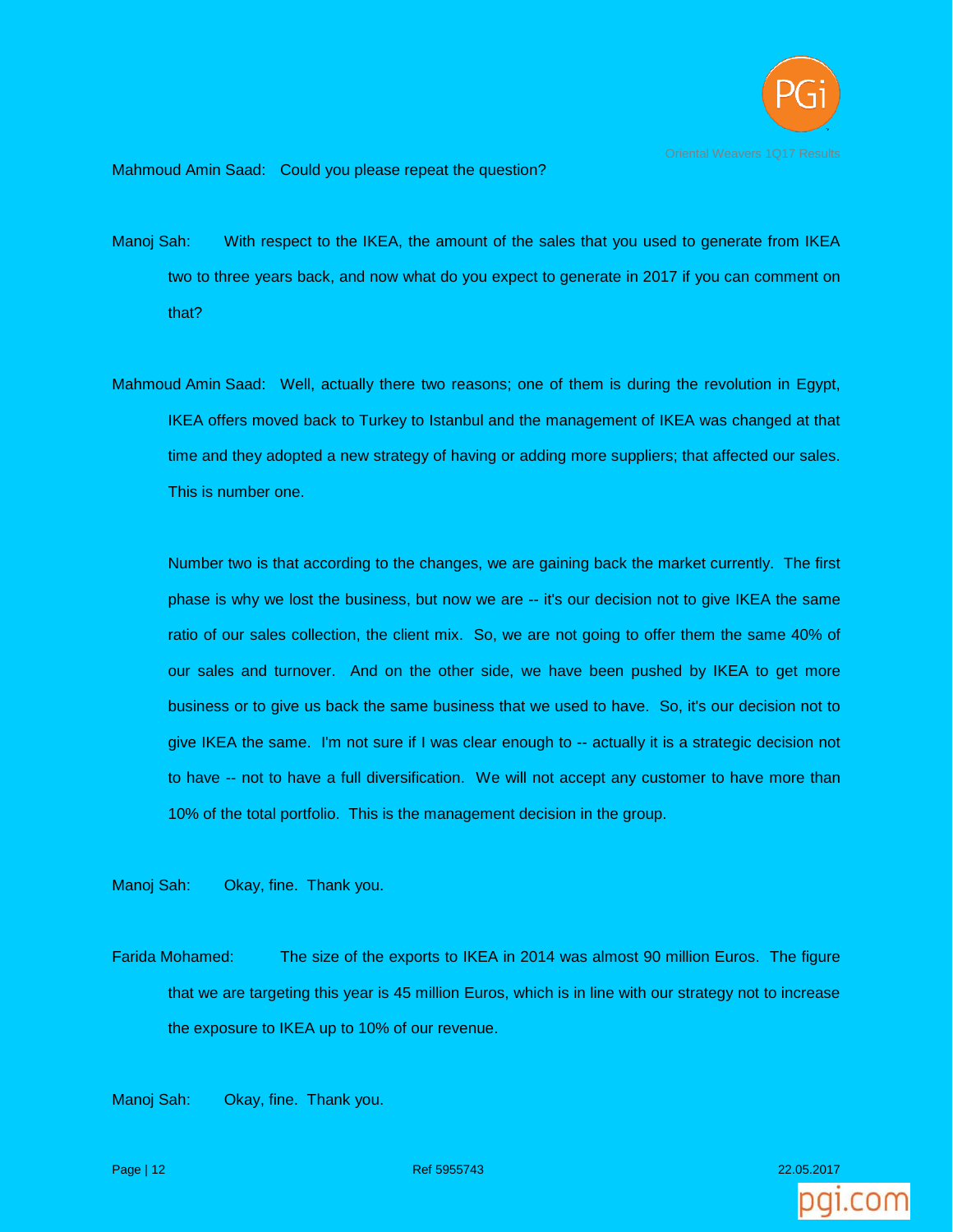

Operator: Once again, star one to ask a question. We will pause for a moment to allow more questions to signal. There are no further questions signalled. I would like to turn the conference back to you for any additional or closing remarks.

Farida Mohamed: Are there any further questions?

Operator: No, there are no further questions signalled at this time.

- Farida Mohamed: Perfect. We'd like to thank you for joining this call. Our outlook for 2017 remains positive. Oriental Weavers continues to track new clients, pursue new opportunities and expand traditional and online sales. Additionally, OW is moving ahead with plans to add 8 to 10 state-ofthe-art weaving looms to meet international demands and expand our product range with a total estimated CAPEX figure of around \$10 million or so. We also wanted Radwa to comment about our treasury efforts given what's been happening with the bank's decision last night to increase interest rates on EGP debt, [inaudible].
- Radwa Mostafa: Our main focus now is how to contain the financing charges. In Q1 we were worried [inaudible] FX impact; so, we were cautiously watching and we were a little bit conservative about selling the surplus dollar, yet we managed to reduce the financing charges, the next financing charges by around 5 million Egyptian pounds compared to the same period last year. Now we are more confident that the interest impact will be stronger. And in light of yesterday's news, we believe that the interest expense would outweigh any FX impact. From mid of March, we signed three forward deals with banks with a total notional of \$10 million on an average rate of 18.7.

As we speak, we're becoming more aggressive. We'll invest lots of efforts in order to quickly limit any EGP borrowings and we will highly invest any excess we have in treasury bills. I expect the